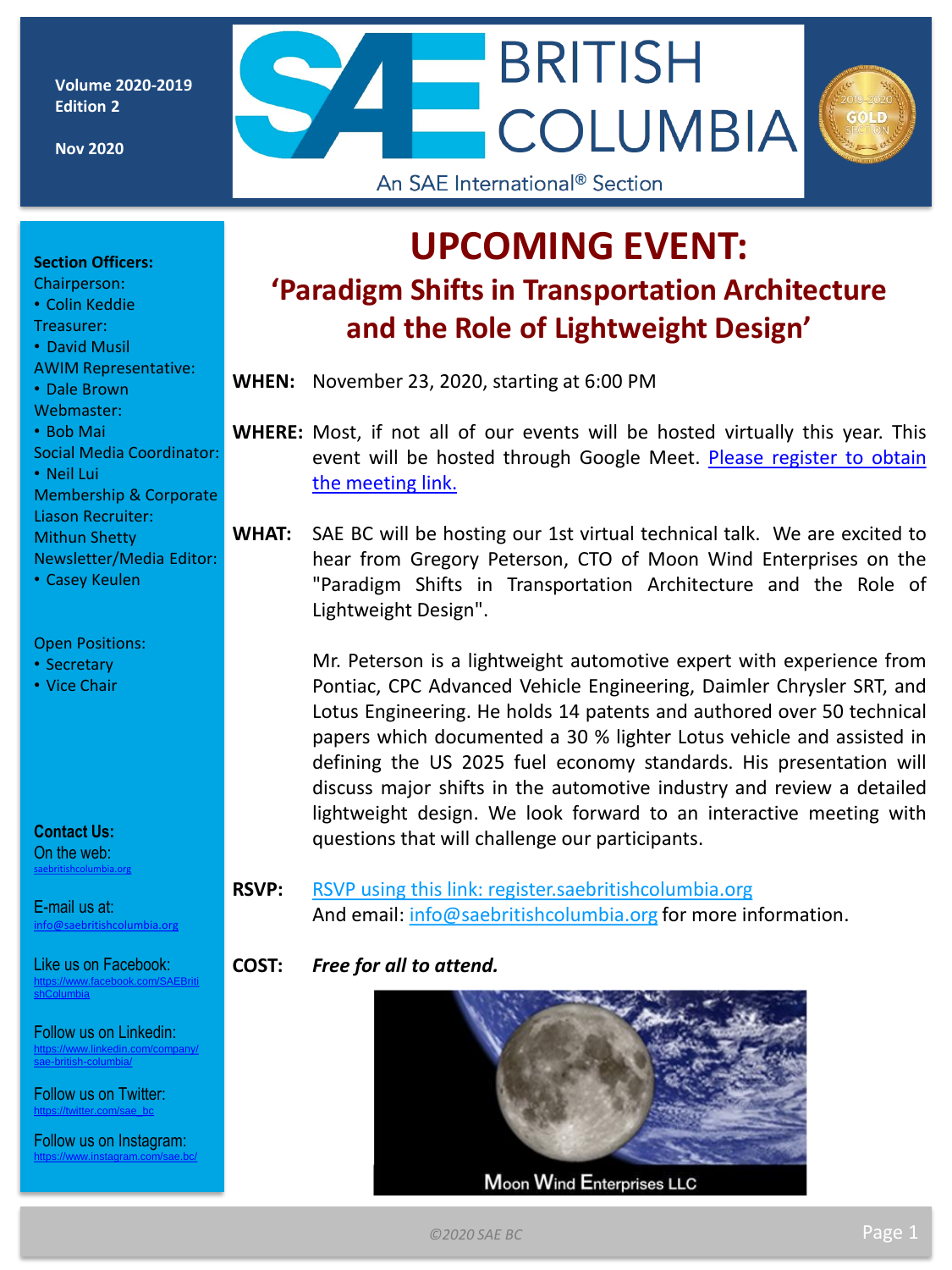

## **REVIEW OF LAST EVENT: 'SAE BC Student Night'**

The BC Collegiate Design Series teams treated the attendees with excellent presentations of their projects. It was a wonderful icebreaker to start the new COVID-affected year, and trial the online meeting format. Thank you to all the students who attended and presented.

We also went through the student sponsorship competition guidelines, put on by SAE BC, and wish all the student teams good luck in this sponsorship and their respective competitions. The winners will be announced at the next technical meeting.

Thanks to all those that participated!



# **QUESTION OF THE MONTH 'Has COVID affected your use of car share services like Evo, Modo, Uber of Lyft'**

You'll have a chance to respond to this question when you register for the upcoming event.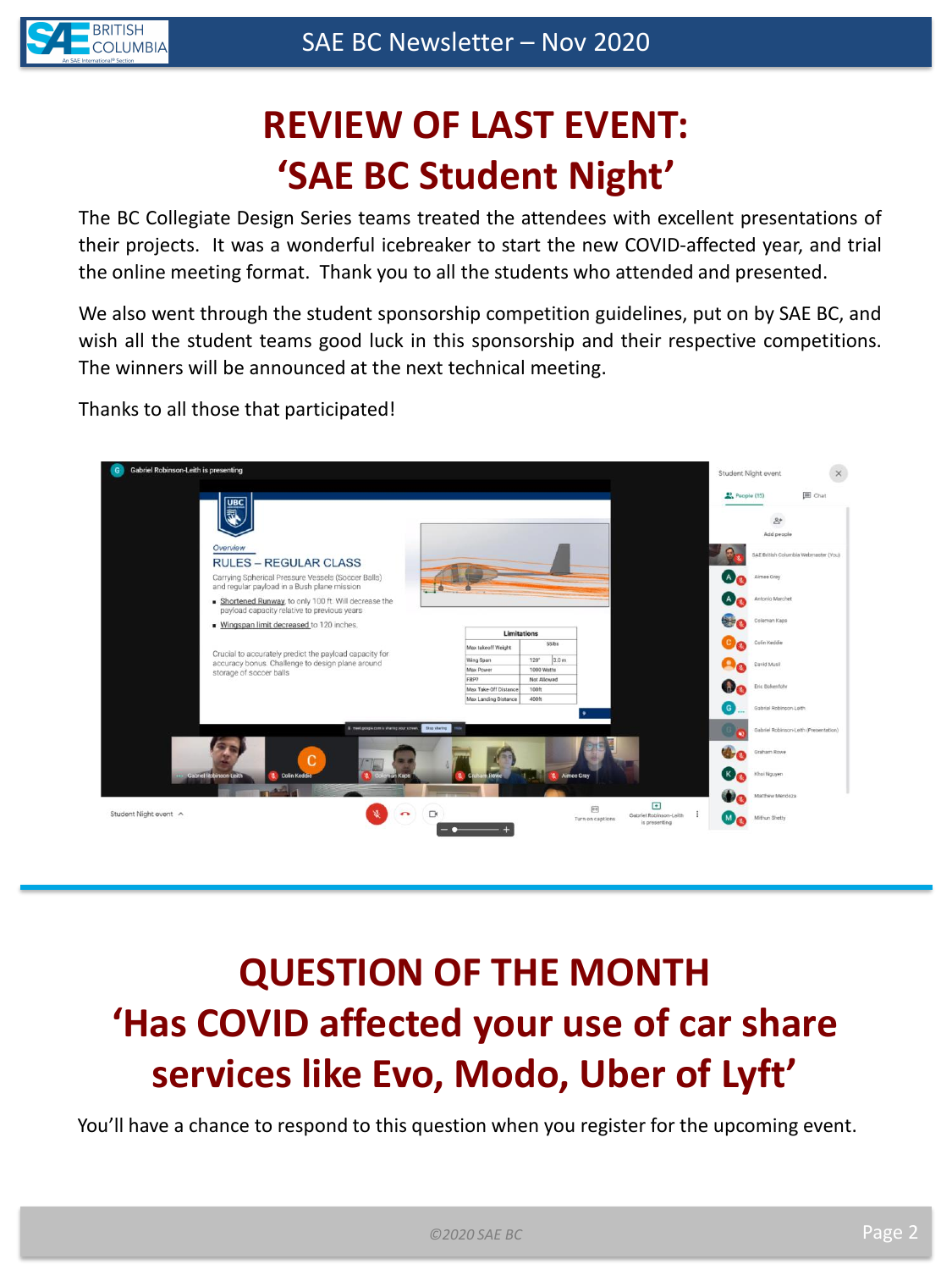



## **JOIN THE BOARD: 'Secretary, and Vice Chair'**

SAE BC has two open Board positions. Please inquire if you are interested in getting involved. Supporting SAE BC looks good on one's resume as volunteer work for the community.

*Position:* Secretary

*Description:* We are looking for someone who can attend each board meeting and using a laptop, record the meeting minutes along with action items as discussed. This is an important position and requires someone who can listen/understand/interpret and type/format documentation all at the same time. The position provides a significant amount of power to the person responsible, as they can influence the action item details and overall direction of the SAE BC Chapter. Supporting SAE BC also looks good on one's resume as volunteer work for the community.

### *Position:* Vice Chair

*Description:* A Vice chair is needed to help support SAE BC in general by attending local chapter meetings and helping to drive action items. The vice-chair may lead meetings when the chair is unavailable, and support the board as required. New ideas are always welcome. Supporting SAE BC also looks good on one's resume as volunteer work for the community.

## **2020-21 TENTATIVE SCHEDULE**

*Most events will be held virtually this year so you can join remotely.* Below is a list of the upcoming events for this season. *Please mark your calendars!* Events are typically held on Mondays unless stated otherwise. Please note that the Board Meetings are open to anyone. Please let one of the board members know if you are interested in attending and/or getting involved!

*A reminder to Professional Engineering members that attending SAE events contributes to their Continued Professional Development (CPD) as outlined by Engineers and Geoscientists of BC.*

| November 23, 2020 | Speaker: Gregory Peterson                                                             | February 22, 2021 | Speaker: Adit Joshi<br>Autonomous Vehicles: Role of<br>Hardware-in-Loop Simulation<br>In Ford's Platform |
|-------------------|---------------------------------------------------------------------------------------|-------------------|----------------------------------------------------------------------------------------------------------|
| December 14, 2020 | <b>Board Meeting</b>                                                                  |                   |                                                                                                          |
| January 11, 2021  | <b>Board Meeting</b>                                                                  |                   |                                                                                                          |
| January 25, 2021  | Speaker: Herman Tang<br><b>Vehicle Assembly Manufacturing</b><br><b>Board Meeting</b> |                   |                                                                                                          |
|                   |                                                                                       | <b>March 2021</b> | Event                                                                                                    |
| February 8, 2021  |                                                                                       | March 15, 2021    | <b>Board Meeting</b>                                                                                     |
|                   |                                                                                       | April 12, 2021    | <b>Board Meeting</b>                                                                                     |
|                   |                                                                                       | April 26, 2021    | <b>Student Showcase Event</b>                                                                            |
|                   |                                                                                       | May 10, 2021      | <b>Board Meeting</b>                                                                                     |